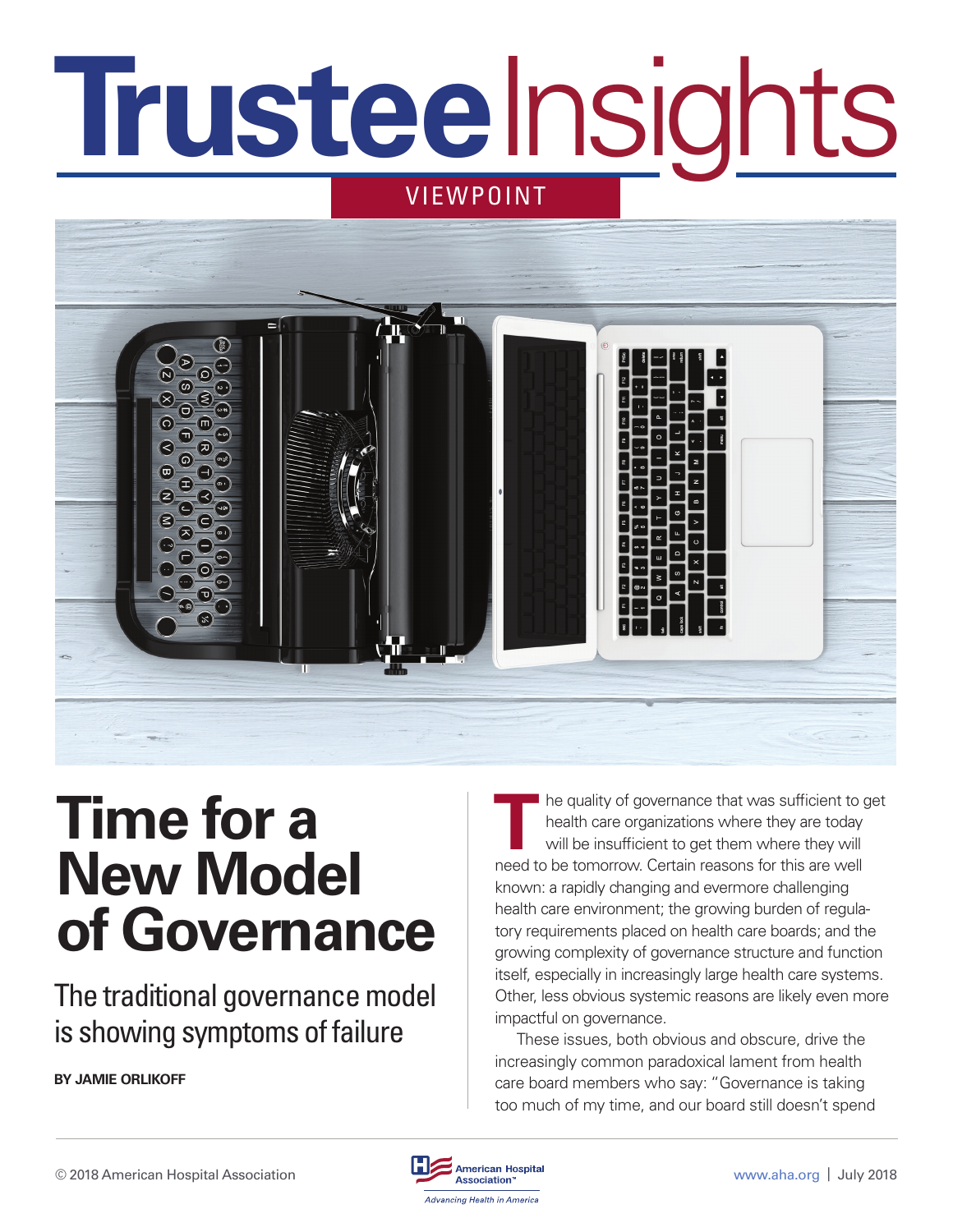## TrusteeInsights **No. 2018** VIEWPOINT

enough time on key strategic and generative issues." These issues are behind the reports of health care executives and board leaders noting the growing difficulty in recruiting qualified board members, and the increasing burnout among experienced board members.

The only effective way of addressing these and other governance fissures has been for a board to aggressively adopt and implement the principles and techniques of "best governance practices." These efforts can indeed be very effective in improving governance … to a point. But, all these efforts have been conceptualized, implemented and evaluated within the context of the current model of governance – a model that has been in existence for more than 250 years in this country.

#### **Signs of Stress**

The traditional governance model has several implicit components, which include: community-based governance; voluntary (uncompensated) trustees; minimal-to-manageable time commitments; lack of standardized or mandatory training; diffuse and variable accountability of both boards and their members; long-tenured board members and leaders; and a tolerance for conflicts of interest on the board in service of community relationships, among others.

This model is showing both its age and the early signs and symptoms of failure. From the time Ben Franklin founded the nation's first hospital until today, trustees volunteered their time and expertise on the hospital board to strengthen their community and, in the aggregate,

their country. Often, they served on the hospital board while running a business, or while in full-time employment. Frequently, trustees served on several different not-forprofit boards in the community at the same time, all of which had the same basic governance model. But the turning of generations, the changing culture, and a radically different economy have fundamentally changed the societal dynamics that gave birth to and sustained the traditional governance model.

care systems grow, so does the complexity of effective system governance, bringing increasing time and performance demands on health care boards and their members. This trend challenges the deeply imbedded and long-standing tradition of the volunteer board member of the nonprofit hospital or health system.

We now live in a 24/7 world where demands on professional and business time grow relentlessly, where two incomes are required

The turning of generations, the changing culture, and a radically different economy have fundamentally changed the societal dynamics that gave birth to and sustained the traditional governance model.

The drivers of the possible failure of the governance model include broad societal, economic and demographic challenges in addition to those daunting and disruptive pressures of the health care environment. These profound systemic forces will likely stress the governance model more than even the tornadic forces within health care. Together they foretell the probable demise of the traditional governance model.

#### **Limits of the Traditional Model**

Even the best governance practices within the current model may be inadequate in the face of a health care market where the pace of change continually accelerates as its complexity grows. Similarly, as the size, scale and scope of health

for a married couple to maintain a middle-class lifestyle, and where the "gig" economy requires 100 percent effort and very flexible schedules. Further, the economy is compressing the number of Americans who are comfortably in the middle class, the traditional pool of potential community board members.

In the past, many corporations encouraged their executives to serve on local community boards, including those of hospitals, as a demonstration of corporate commitment to the community. Now, however, many corporations discourage or prohibit their executives from serving on community boards because they want all of their time devoted to the business; and they are concerned about the reputational risk attendant to